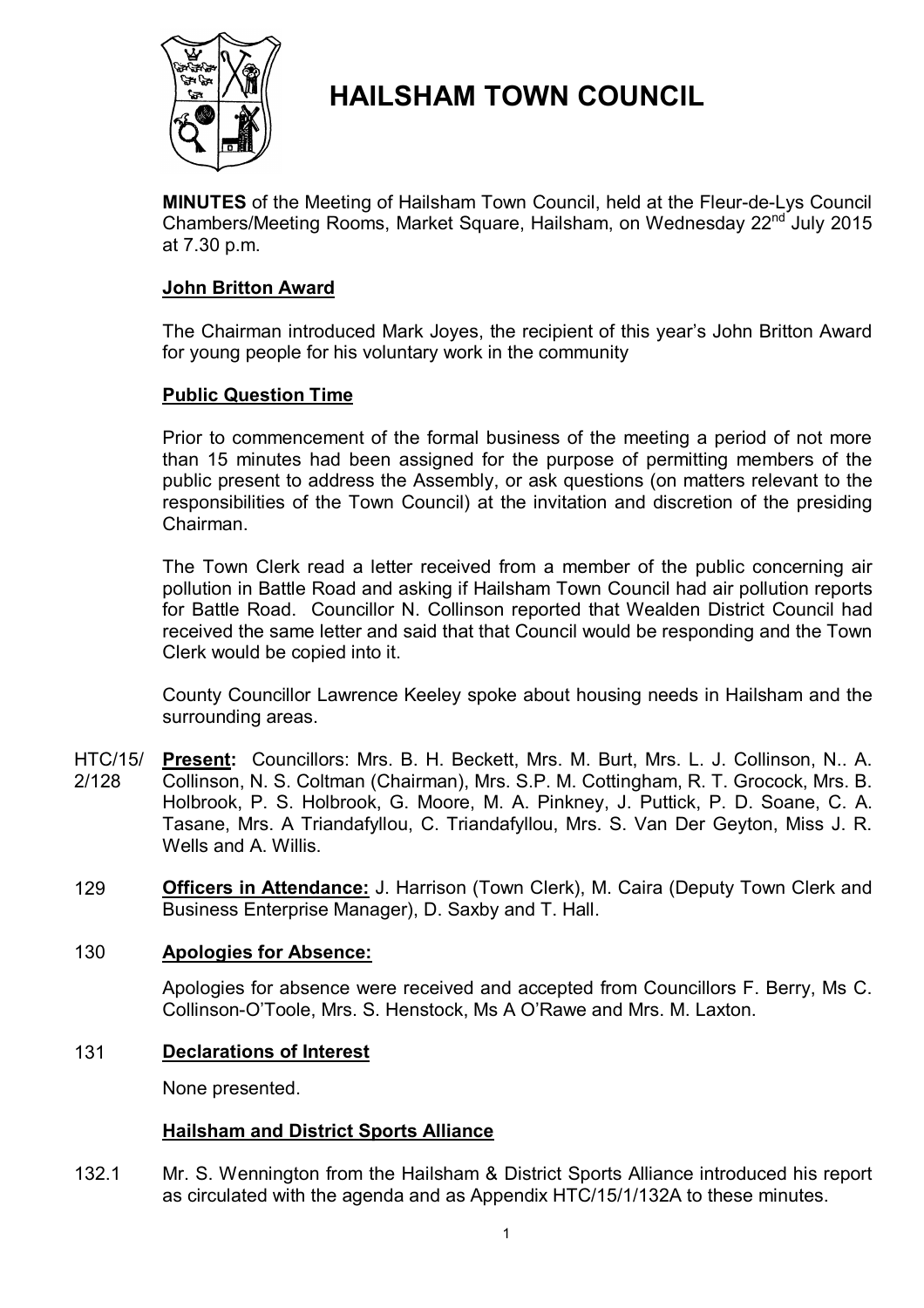- 132.2 Mr Wennington said there was a severe lack of sporting facilities in Hailsham, and this was an area of the country with above national obesity levels.
- 132.3 Mr Wennington asked Hailsham Town Council to support a project for a new sports facility in Hailsham to be implemented by the Hailsham & District Sports Alliance.
- 132.4 **RESOLVED** to write a letter of support of the Hailsham & District Sports Alliance proposal to supply a new sports stadium in Hailsham.

## 133 **Confirmation of Previous Minutes**

**RESOLVED** that the Minutes and Reports of the meeting of the Annual Meeting of Hailsham Town Council (Ref: HTC/AM15/100-127) held on 28<sup>th</sup> May 2015 were confirmed as a correct record, and signed by the Chairman.

#### **Matters Arising**

134 None.

## **Committee and Panel Reports**

135 **RESOLVED**, after consideration in accordance with Standing Order 18(e), to receive the following reports of Committees, to approve and adopt the recommendations contained therein and the actions taken as reported therein**.**

> A. Finance, Budget and Resources Committee Meetings (8<sup>th</sup> July and 15<sup>th</sup> July 2015) B. Planning and Development Committee Meetings (2<sup>nd</sup> June 23<sup>rd</sup> June and 14<sup>th</sup> July 2015)

C. Communities Committee Meetings ( $1<sup>st</sup>$  June and  $6<sup>th</sup>$  July 2015)

D. Strategic Projects Committee Meeting (24<sup>th</sup> June 2015)

## Communities Committee

136. Minute 20 – Tourist Signs on the A22

Councillor P. Holbrook asked if the signs for the A22 were in place yet.

The Deputy Town Clerk and Business Enterprise Manager responded that a recent meeting with East Sussex Highways, it was agreed the Town Council would look at the signage within the town first before re-visiting the signage on the A22.

No Change to the Committee recommendation.

## **Committee Membership**

- 137.1 The Town Clerk referred members to the officer's report circulated with the agenda and as Appendix HTC/15/2/137A to these minutes which gave details to amendments to the formally appointed committee structure at the Annual Council Meeting on 20<sup>th</sup> May 2015.
- 137.2 **RESOLVED** to note the following amendments:

Councillor Mrs Beckett to replace Councillor N. Collinson on the Strategic Projects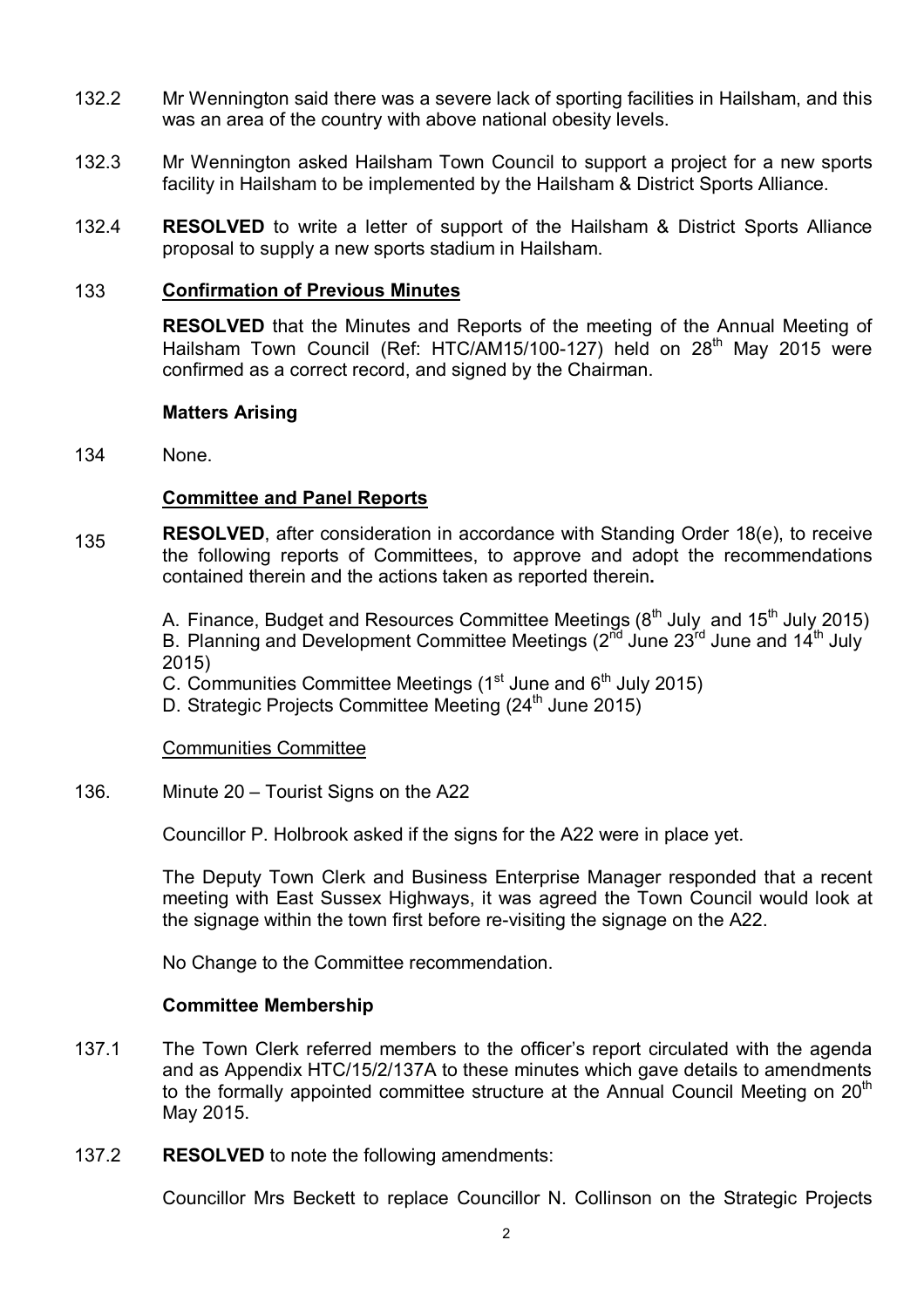Committee.

Councillor N. Collinson to replace Councillor Mrs. A Triandafyllou on the Finance, Budget and Resources Committee.

Councillor Mrs. A Triandafyllou to replace Councillor N. Collinson on the Communities **Committee.** 

- 137.3 The full committee membership is as in the officer's report attached as Appendix HTC/15/2/137A to these minutes.
- 137.4 Councillor P. Holbrook stated that he should have been consulted as leader of The Liberal Democrat group.

## **Lead Member for Hailsham Forward Stakeholders' Group**

138 **RESOLVED** to appoint Councillor Nigel Coltman as 'lead member' for the Hailsham Forward Stakeholders' Group in accordance with the terms of reference of that group.

# **Delegation of Authority to Spend Project Funds**

- 139.1 Councillor N. Collinson said that to expedite the process more quickly and efficiently, particularly in respect of festivities and events the Business Development Committee should have delegated authority to spend funds on specific projects of up to £2,000 without the need of ratification of full council.
- 139.2 Discussion ensued. Councillors Soane and Mrs. L. Collinson expressed concern at the level of £2,000 and the lack of input to the decision making process from other Councillors.
- 139.3 Councillor N. Collinson proposed that:

The Business Development Committee has delegated authority to spend up to £2,000 on a specific project.

Seconded by Councillor Willis.

- 139.4 On being put to the vote this proposal was lost by 9 votes to 5.
- 139.5 **RESOLVED** that this item be put on the agenda for the next meeting for further debate.

## **Petition on Town Centre Improvements (MASHH) Proposals**

- 140.1 The Town Clerk stated that a petition had been received in opposition to the Town Centre Improvements (MASHH) Scheme. The petition had been signed by 57 names representing 38 businesses.
- 140.2 **RESOLVED** to note the receipt of the petition and that a meeting was to be held with the identifiable signatories the following week.

# **General Power of Competence**

141 **RESOLVED** to note the Town Clerk's report as circulated with the agenda and